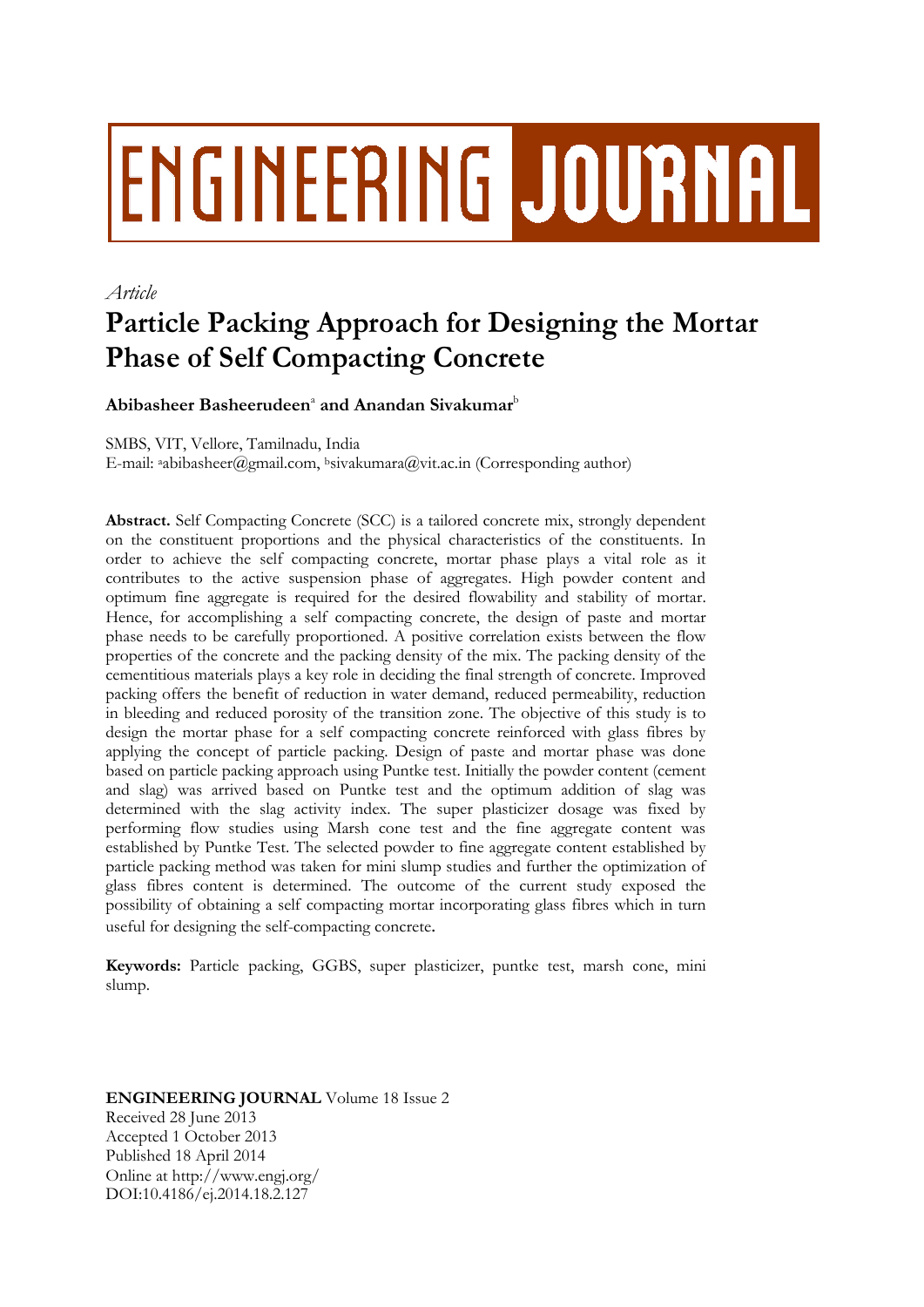# **1. Introduction**

Self compacting concrete is (SCC) a promising technology which has got wide variety of successful applications and more particular in case of ready mix concreting. SCC maintains homogeneity and flow under its own weight which is capable of filling and passing around congested reinforcement, in the plastic state. The hardened SCC showed higher strength and durability as compared to conventionally vibrated concrete [1]. Rheology of mortar and the selection of coarse aggregate play a key role in deciding the flow properties and segregation resistance of SCC [2]. The use of high volume of cement and chemical admixture makes SCC costlier, which is a major disadvantage. The use of mineral admixtures like limestone powder, flyash and slag will be an alternative material to reduce cost [3]. Increase in cement flyash paste increases the flow properties of mortar but gets decreased with increase in sand content. Powder properties and packing of materials highly influences the flow characteristics of concrete [4]. Research in the past has provided clear understanding about the significant role of particle packing on the properties of concrete. Incorporation of finer materials as replacement of cement have shown tremendous improvement in packing density, enhancement of particle distribution, reduction of thermal cracks and in improving mechanical properties [5]. Okamura proposed the first mix design methodology for SCC in which a conservative method of mix design was adopted which had a high volume of paste content. Guidelines were suggested for obtaining a SCC which comply the standard requirements in terms of flow properties [6, 7]. Addition of fibres improves the strength and toughness, arresting the crack propagation and stress distribution across a crack. Even though, the commonly used fibres are steel, other fibres such as glass, plastic and polypropylene were also used in concrete reinforcement. The workability of concrete will be affected depending on the type of fibres used. A better fibre matrix bond is achieved in the case of SCC as compared to conventionally vibrated concrete [8]. In the present study, a simple and systematic approach using particle packing was adopted for arriving the two phase system by optimizing the paste and mortar phase. Simple experiments like Puntke test, mini slump, Marsh cone studies were considered for studying the paste and mortar flow properties. The optimized powder to sand combinations was considered for further investigation on the flow properties with different volume fractions of glass fibres.

#### **2. Research Significance**

Even though there is a growing attractiveness for SCC, a systematic and simple mix design procedure is still lacking. Extensive study on the mechanical and durability aspects of SCC is very much essential for instilling confidence in the construction industry. The paste and the mortar play a vital role in deciding the self compacting properties of fresh SCC. The production of SCC requires the careful proportioning of the paste and mortar materials. Properties of concrete are highly influenced by the optimization of ingredients. Particle packing concept was selected for optimizing the ingredients. The basic concept adopted for the current study is that, performance of the concrete mix can be improved by maximizing the packing densities of the aggregate particles and the cementitious materials. In this study, an attempt has been made to design the paste and mortar phase which will enable to produce a high quality SCC, both in fresh and hardened state. Few studies were conducted for plain SCC and fibre reinforced SCC but limited studies were conducted with glass fibres and slag. The significance of current study lies in understanding the fresh and hardened properties of paste and mortar phase with slag and glass fibres.

# **3. Experimental**

#### **3.1. Materials Used**

The materials used in this study consist of ordinary Portland cement (OPC), ground granulated blast furnace slag (GGBS), fine aggregate and a polycarboxylic ether based super plasticizer. The mortar mixtures were prepared with 53grade OPC with fineness of 320 m<sup>2</sup>/kg and a specific gravity of 3.18. The granulated slag used had a fineness of 450 m2/kg and a specific gravity of 2.8. River sand passing through 2.36 mm sieve; with a specific gravity of 2.69 and fineness modulus of 2.55 was used as fine aggregate. Glass fibres with an aspect ratio of 600 and a specific gravity of 1.8 were used. A polycarboxylic ether based super plasticizer was used which had a specific gravity of 1.11 and a solid content of 40%.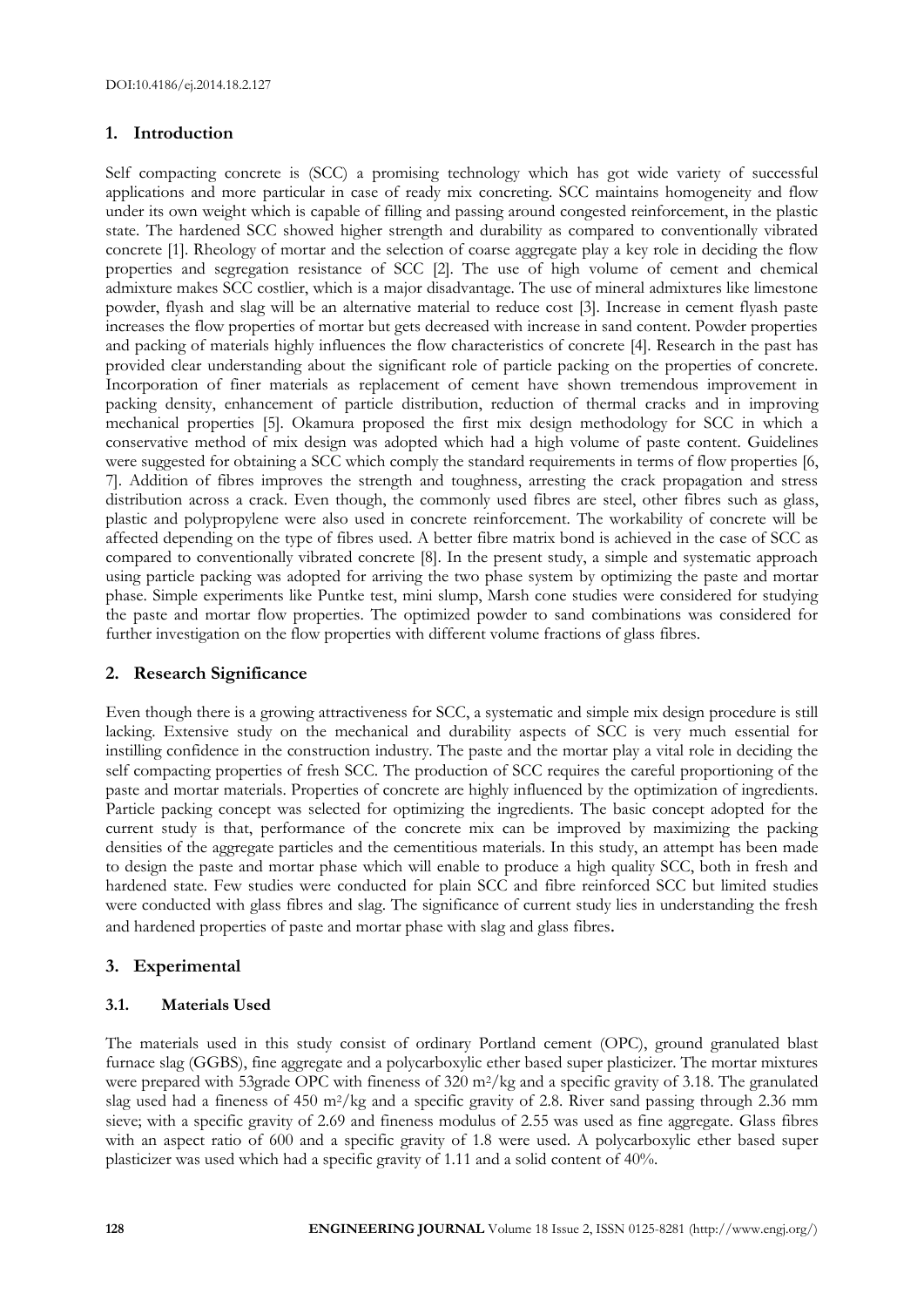#### **3.2. Paste Studies**

The paste composition greatly influence the self compacting properties of concrete since the paste phase serves as suspension medium for aggregates. A better understanding of the flow properties and the optimized quantity of glass fibre volume fraction is vital in assessing the paste composition. Puntke test was used for arriving the best combination of powder (cement : GGBS). Optimization of Super plasticizer was based on marsh cone studies. Slag activity index were determined to confirm the maximum strength of slag. Fresh properties of mortar with and without the addition of glass fibres were evaluated using mini slump test**.**

#### 3.2.1. Packing density of paste

The concept of packing density was used to optimize the powder (Cement:GGBS) combination and was basically determined from Puntke Test [22]. The basic principle of the test is that the water which is added to the dry materials fills the voids in between the particles and act as a lubricant to make the materials to compact efficiently. The water which is excess after completely filling the voids will be on the surface indicating the saturation limit. The required mass of the cementitious materials was placed in a beaker. If a mixture of cement and other additives is used, the amount of cement has to be reduced appropriately. The materials are mixed thoroughly for homogenization before water is added. Distilled water is added gradually working the mixture with a stirrer until it acquires a closed structure after repeated tapping of the beaker. In the next step, water is added drop by drop with a pipette, mixing carefully, until the saturation point is reached. At this point, the surface smoothes itself after repeated tapping of the beaker and appears glossy. The total time taken for each experiment was approximately10 minutes. The experiment was repeated for 3 times to get the least water required to achieve saturation. From the volume of water used, the packing density was determined by using the following equation.

$$
Packing density = 1 - (Vw) / (Vp + Vw)
$$
\n(1)

 $Vw =$  *Volume of water (cm3),*  $Vp =$  *Volume of Particle (cm3)* 

#### 3.2.2. Paste-superplasticizer compatibility

It is imperative to understand the compatibility of super plasticizers with cement. The addition of Super plasticizer in certain cements poses incompatibility problems with respect to a type of cement and Superplasticizer leading to irregularity of slump and rapid workability [9]. In the present investigation, Marsh cone studies were carried out to find the optimized dosage of superplasticizer. The Marsh cone flow is a standard test [10] and is considered appropriate for use in both the field as well as in laboratory. It consists of a funnel with a long neck and an opening of 5mm. A rigid stand was used to hold the Marsh cone in place above a glass graduated cylinder. Initially the paste is poured in the cone while the orifice is closed till the level for an appropriate volume is reached, then the orifice is opened and the time for the paste to flow out for a particular volume is noted down.

#### 3.2.3. Slag activity index (SAI)

SAI indicates the range of strength of slag with the different replacement levels of cement. The tests are used to compare the compressive strength of mortar containing the mineral component to that of not containing the mineral component so as to test the acceptance of mineral admixture and the test was conducted as per standard guidelines [11, 12].

#### 3.2.4. Glass fibre optimization in paste phase

In the current study, mini slump cone was used to optimize the volumetric fraction of glass fibres in the paste phase. The slump cone has a top diameter of 19 mm, bottom diameter 38mm and a height of 57mm [13]. The spreading out diameters on a horizontal metal plate is measured in two mutually perpendicular directions, after 1min of spread time. The maximum retention time and bleeding was observed visually. In the case of glass fibre addition, the concept of wetting of fibres was also considered for compensating the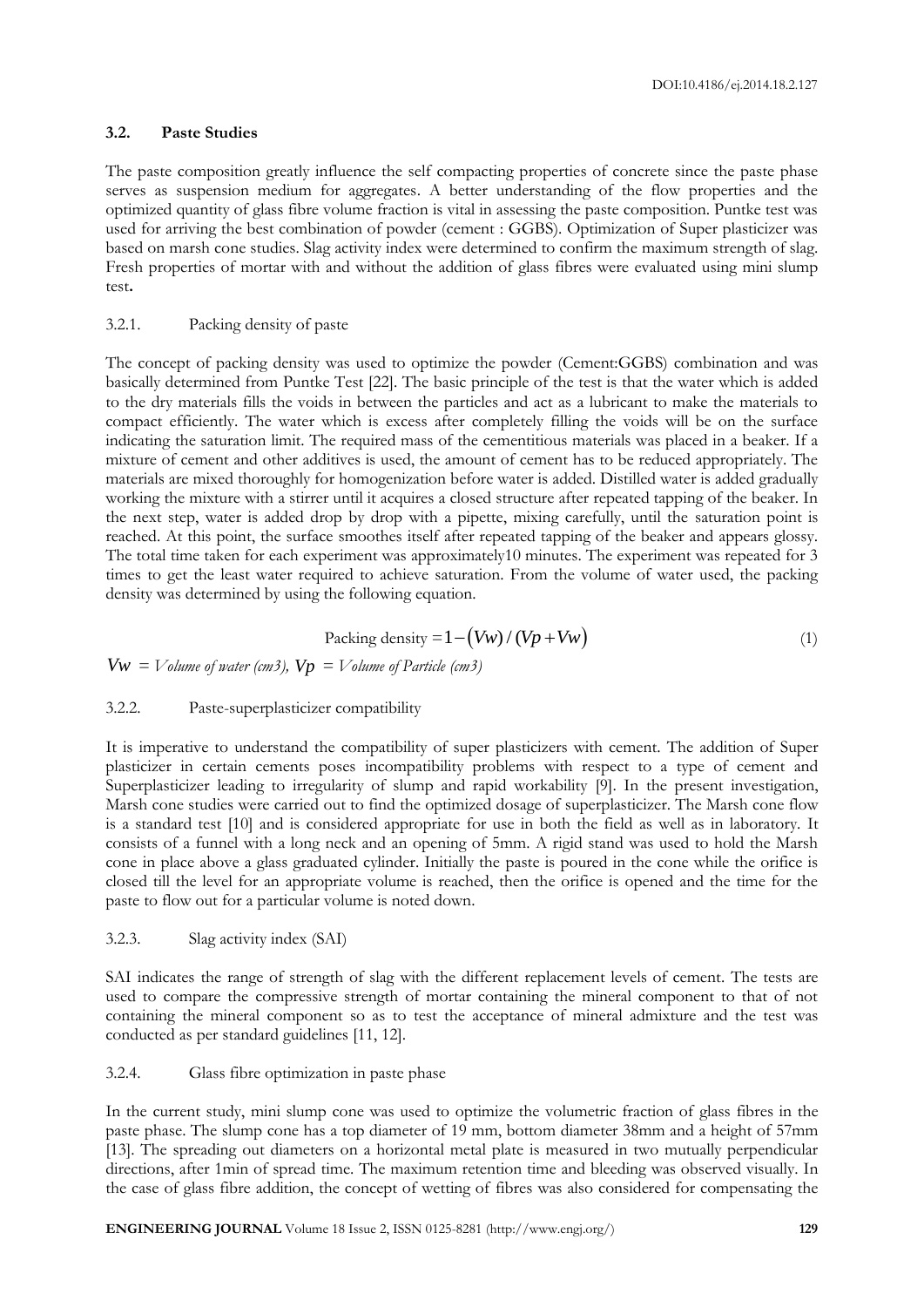loss of water due to fibre addition. The additional water required for fibre wetting was calculated experimentally by deducting the weight of total wet weight of glass fibre after dipping in water to that of dry weight of glass fibre.

#### **3.3. Mortar Studies**

# 3.3.1. Packing density of mortar

In order to find out the maximum possible packing density of Powder: Sand combination, Puntke test was considered. The sand content used was 40%, 50% and 60% by volume. The test was conducted for two different Cement: GGBS combination (C50:G50, C60:G40) obtained from Puntke Test conducted on Powder. The procedure for the experiment was kept same as conducted on powder, except the inclusion of additional material ie Sand and finally, the packing density was determined from Eq. (1).

# 3.3.2. Mortar-superplasticizer compatibility

Marsh cone studies were conducted to identify the ideal dosage of Super plasticizer in the mortar phase. The test was conducted as per [10].The size of the opening used was 12.7mm. Initially the mortar is poured in the cone while the orifice is closed till the level for an appropriate volume is reached, then the orifice is opened and the time for the paste to flow out for a particular volume is noted down. The test is not recommended if the material gets clogged in the cone and does not show any continuous flow and the test results for such mixtures should be discarded.

# 3.3.3. Glass fiber optimization in mortar phase

The apparatus for the mini slump test of self compacting mortar consists of a brass mould in the form of frustum of cone, 60 mm high with a diameter of 70 mm at the top and 100 mm at the base. The cone was placed at the centre of a steel base plate, and was filled with mortar. Immediately after filling, the cone was lifted, the mortar spreads over the table and the average diameter (in mm) of the spread measured. The result from packing studies reveals that, the best combination of Powder: Sand is 40:60 with powder combination of (C60:G40).But for the better understanding of the behavior of Powder: sand combinations at various replacement levels, 16 mixes with 4 different powder to sand ratios were conducted. The mortar spread was visually checked for any segregation or bleeding for 20min.

# **4. Results and Discussions**

#### **4.1. Paste Studies**

#### 4.1.1. Puntke test

The packing density of cementitious materials was determined for different combination of Cement and GGBS. The percentage of Cement and GGBS was varied from 0 to 100 % (with an increment of10%) by volume.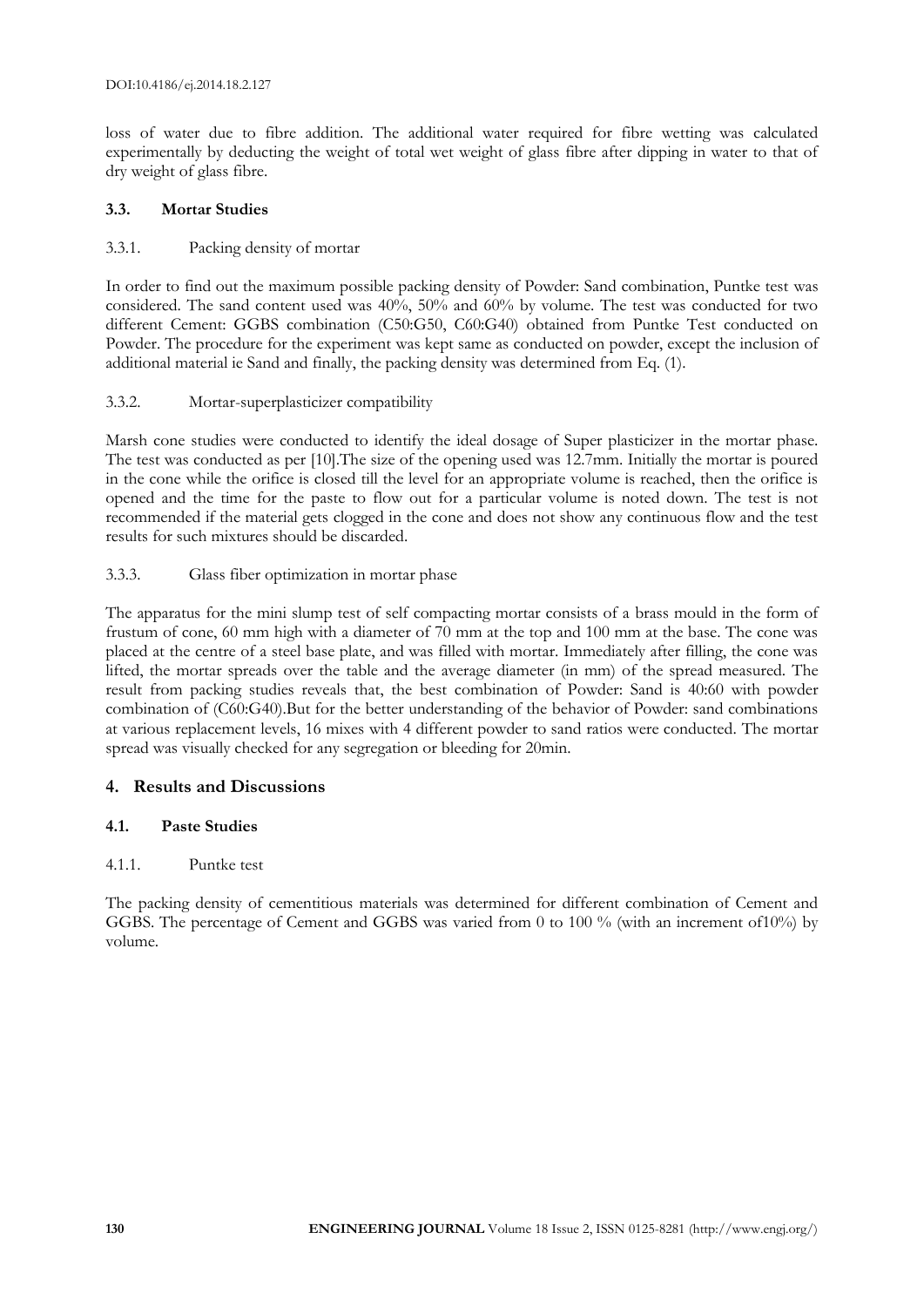

Fig. 1. Cement to GGBS vs. Packing density.

As it is observed from Fig. 1, a uniform tendency with regard to packing density was observed with increase in the GGBS volume It can be noted that, as the GGBS content increases, the packing density is also increasing marginally. This may be due to the finer particle size of the GGBS and the maximum packing density (55%) was reported for the paste containing 0% cement and 100% slag. Even though the maximum packing density is for 100% GGBS, the slag activity index exhibited a decrease in reactivity index, after 40% replacement of GGBS. High volumes up to 80% have been replaced in low strength SCCs and 40% in high strength SCCs [3]. Based on the test results, the two combinations of cement and GGBS (60:40 and 50:50) were selected for further studies.

#### 4.1.2. Slag activity index (SAI)

For the purpose of investigating the reactivity of cement and Slag, 7day and 28day compressive strength were determined and the results for 40% and 50% are presented in Table 1. The result indicates that, the slag activity index for 40% replacement of GGBS was slightly higher at 7days and 28days, as compared to 50% replacement levels in cement mortar. In general, when the replacement level was more than 40%, the reactivity index were found to be decreased.

| Mix (Cement: | Compressive                      | SAI at 7 days $(\%$ | Compressive                       | SAI at 28 days $(\% )$ |
|--------------|----------------------------------|---------------------|-----------------------------------|------------------------|
| GGBS)        | strength at 7<br>days $(N/mm^2)$ |                     | strength at 28<br>days $(N/mm^2)$ |                        |
| $M_{100}$    | 24.61                            |                     | 34.26                             |                        |
| $M_{50:50}$  | 21.23                            | 86.17               | 28.19                             | 82.42                  |
| $M_{60:40}$  | 23.42                            | 95.22               | 31.14                             | 91.05                  |

Table 1. Compressive strength and slag activity Index of paste at 7 and 28 days.

4.1.3. Cement super plasticizer compatibility–Marsh cone studies

In the paste phase, tests were conducted for two different cement to slag combinations of 60:40 and 50:50 (obtained from Puntke test based on maximum packing density). The  $w/p$  ratio of 0.3 is kept constant throughout the study and the SP dosage was varied with 0.5%, 1% & 1.5% (by the combined weight of cement and GGBS). A graph was plotted with % of SP and time of flow as represented in Fig. 2; which denoted that, the fluidity of the paste increased with increase in super plasticizer dosage upto an optimum point. However, it can be noted from Fig. 2 that, the optimum dosage of superplasticizer (the dosage beyond which the flow time does not decrease appreciably) was found to be 1 % (weight of binder).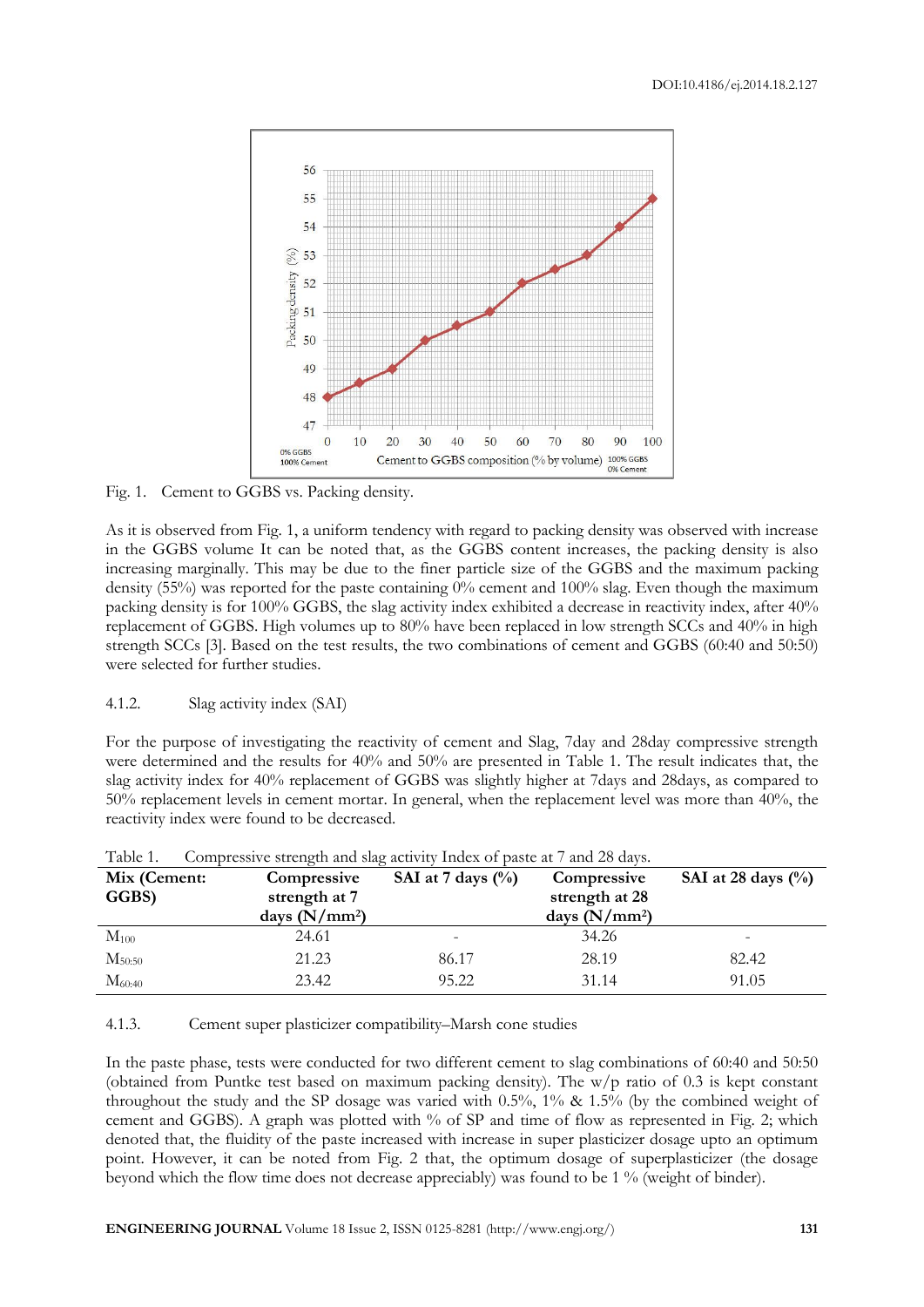

Fig. 2. % of SP vs. Time of flow.

#### 4.1.4. Mini slump studies on paste

As stated earlier that, glass fibres have the tendency to adsorb water on the surface and requires additional water to compensate the loss in consistency of paste. Hence, extra water was required for initial wetting of fibres which was calculated to be around 16.5% by weight of fibres. This extra amount of water was made available during mixing. Based on the results from particle packing studies, two combinations of Cement to GGBS were used for the study (C60:G40 & C50:G50). Also, the w/p ratio was kept at 0.3, super plasticizer dosage of 1% and volume fraction of glass fibre  $(v_f)$  were varied from 0.1%, 0.2%, 0.3% and 0.4%. The test results on the mini slump studies for various paste combinations are given in Table 2 and the actual snapshot of the spreading and bleeding properties for each mix are given in the last two columns of the Table 2. Also, the variation of spread diameter of mortar for various dosage of glass fibres are represented in Fig. 3. The spread diameters on a horizontal base were measured in two mutually perpendicular directions, after 1min of spread time. The base plate was kept undisturbed for 10 minutes to observe bleeding and retention time. The minimum time taken to initiate the bleeding and the intensity of bleeding at different time intervals was also noted for all mixes. It is observed from Fig. 3 that, as the volume fraction of glass fibres increases, spread diameters were getting reduced. Similarly, the intensity of bleeding was increased, with the increase in glass fibre content due to the formation of minute capillary channels at the interface of matrix and glass fibres.



Fig. 3. Volume fraction of glass fibre vs spread diameter.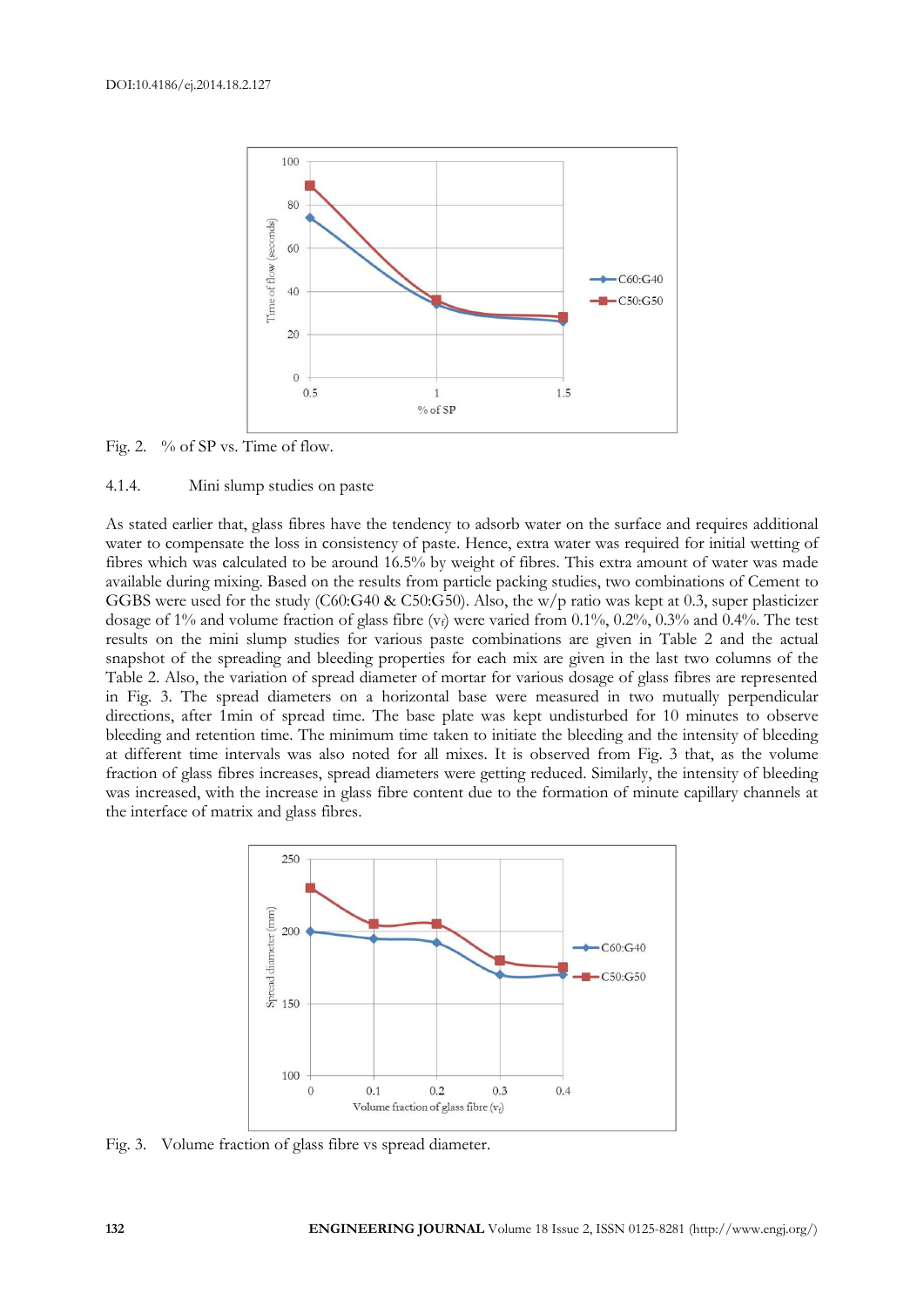Glass fibres acts like minute capillary channels, which encourages the water to come out around the periphery. In general, C50:G50 showed better performance in terms of spread diameter, but were found to be discouraging in terms of bleeding as compared to C60:G40 mix. Finally, C60:G40 with 0.1% ( $V_f$ ) performed satisfactorily in terms of spread diameter, bleeding and retention time, as compared to the rest of the mixes as provided in Table 2.

| Mix ID | Cement<br>$(^{0}/_{0}$ by<br>vol) | <b>GGBS</b><br>$(^{0}/_{0}$ by<br>vol) | Cement<br>(gms) | <b>GGBS</b><br>(gms) | $\mathbf{V_{f}}$<br>$(^{0}/_{0})$ | Spread dia<br>(mm) | 1 <sup>st</sup> min | $10^{\text{th}}$ min |
|--------|-----------------------------------|----------------------------------------|-----------------|----------------------|-----------------------------------|--------------------|---------------------|----------------------|
| M1(a)  | 60                                | 40                                     | 71.70           | 43.62                | $\boldsymbol{0}$                  | 200                |                     |                      |
| M1(b)  | $60\,$                            | 40                                     | 71.70           | 43.62                | $0.1\,$                           | 195                |                     |                      |
| M1(c)  | 60                                | 40                                     | 71.70           | 43.62                | $0.2\,$                           | 192                |                     |                      |
| M1(d)  | 60                                | 40                                     | 71.70           | 43.62                | $0.3\,$                           | 170                |                     |                      |
| M1(e)  | 60                                | 40                                     | 71.70           | 43.62                | 0.4                               | 170                |                     |                      |
| M2(a)  | $50\,$                            | $50\,$                                 | 59.78           | 54.52                | $\boldsymbol{0}$                  | $230\,$            |                     |                      |
| M2(b)  | $50\,$                            | $50\,$                                 | 59.78           | 54.52                | $0.1\,$                           | $205\,$            |                     |                      |
| M2(c)  | 50                                | $50\,$                                 | 59.78           | 54.52                | $0.2\,$                           | 205                |                     |                      |
| M2(d)  | $50\,$                            | $50\,$                                 | 59.78           | 54.52                | 0.3                               | 180                |                     |                      |
| M2(e)  | $50\,$                            | $50\,$                                 | 59.78           | 54.52                | 0.4                               | 175                |                     |                      |

| Table 2. |  |  | Mix proportion and images of mini slump (paste). |  |  |  |  |
|----------|--|--|--------------------------------------------------|--|--|--|--|
|----------|--|--|--------------------------------------------------|--|--|--|--|

#### **4.2. Mortar Studies**

4.2.1. Packing studies on mortar

The objective of the packing studies conducted on mortar was to establish the best combination of powder to sand ratio in terms of packing density and the results are presented in Table 3.

| Trial No | <b>Powder Sand</b><br>$(\%$ by vol) | <b>Cement: GGBS</b><br>$(\%$ by vol) | Packing density<br>factor<br>$\binom{0}{0}$ | Max packing density<br>factor $(\%)$ |
|----------|-------------------------------------|--------------------------------------|---------------------------------------------|--------------------------------------|
|          | 60:40                               | 50:50                                | 60                                          |                                      |
|          | 60:40                               | 50:50                                | 60                                          | 61                                   |
|          | 60:40                               | 50:50                                | $\sigma$                                    |                                      |
|          | 50:50                               | 50:50                                | 64                                          | 65                                   |
|          | 50:50                               | 50:50                                |                                             |                                      |

Table 3. Test results on packing studies of mortar.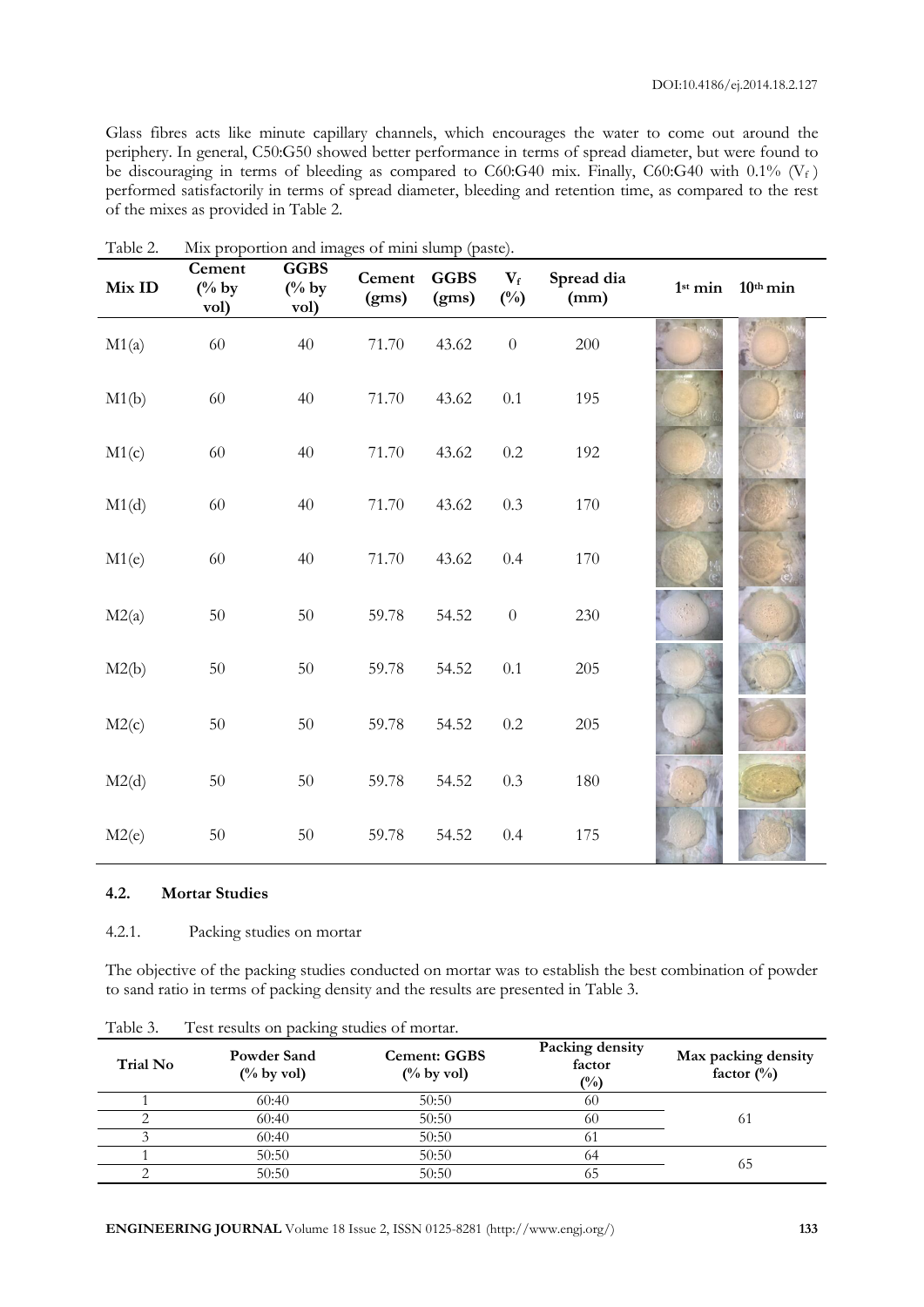#### DOI:10.4186/ej.2014.18.2.127

| 3              | 50:50 | 50:50 | 65 |    |
|----------------|-------|-------|----|----|
|                | 40:60 | 50:50 | 67 |    |
| 2              | 40:60 | 50:50 | 67 | 68 |
| 3              | 40:60 | 50:50 | 68 |    |
|                | 60:40 | 60:40 | 61 |    |
| $\overline{2}$ | 60:40 | 60:40 | 61 | 61 |
| 3              | 60:40 | 60:40 | 61 |    |
|                | 50:50 | 60:40 | 64 |    |
| 2              | 50:50 | 60:40 | 64 | 64 |
| 3              | 50:50 | 60:40 | 64 |    |
|                | 40:60 | 60:40 | 68 |    |
| 2              | 40:60 | 60:40 | 68 | 69 |
| 3              | 40:60 | 60:40 | 69 |    |

A graph was plotted with % of sand by volume in the x - axis and packing density in y - axis. From Fig. 4, it can be observed that, as the sand content increases, the packing density was also found to be increasing in which case the powder: sand combination of 40:60 (C60:G40) exhibited the maximum packing density.



Fig. 4. Powder: Sand vs. packing density.

#### 4.2.2. Marsh cone test for mortar

In the mortar phase, the test was carried out for powder : sand (P50:S50& P40:S60) for two different cement to slag combinations (C50:G50 & C60:G40). Initially the experiment was conducted with 1%SP and w/p ratio of 0.3 but all the four mixes showed poor flow characteristics in the Marsh cone apparatus. This suggested for an increase in the superplasticizer dosage from 1.5%, 1.75% & 2.0% (by total weight of cement and slag. From Fig. 5, it is observed that as the SP dosage increased the fluidity of the paste was also increased. The test results from Fig. 5 gives an indication about the dosage of super plasticizer (2%) needed to achieve the best rheological conditions for mortar.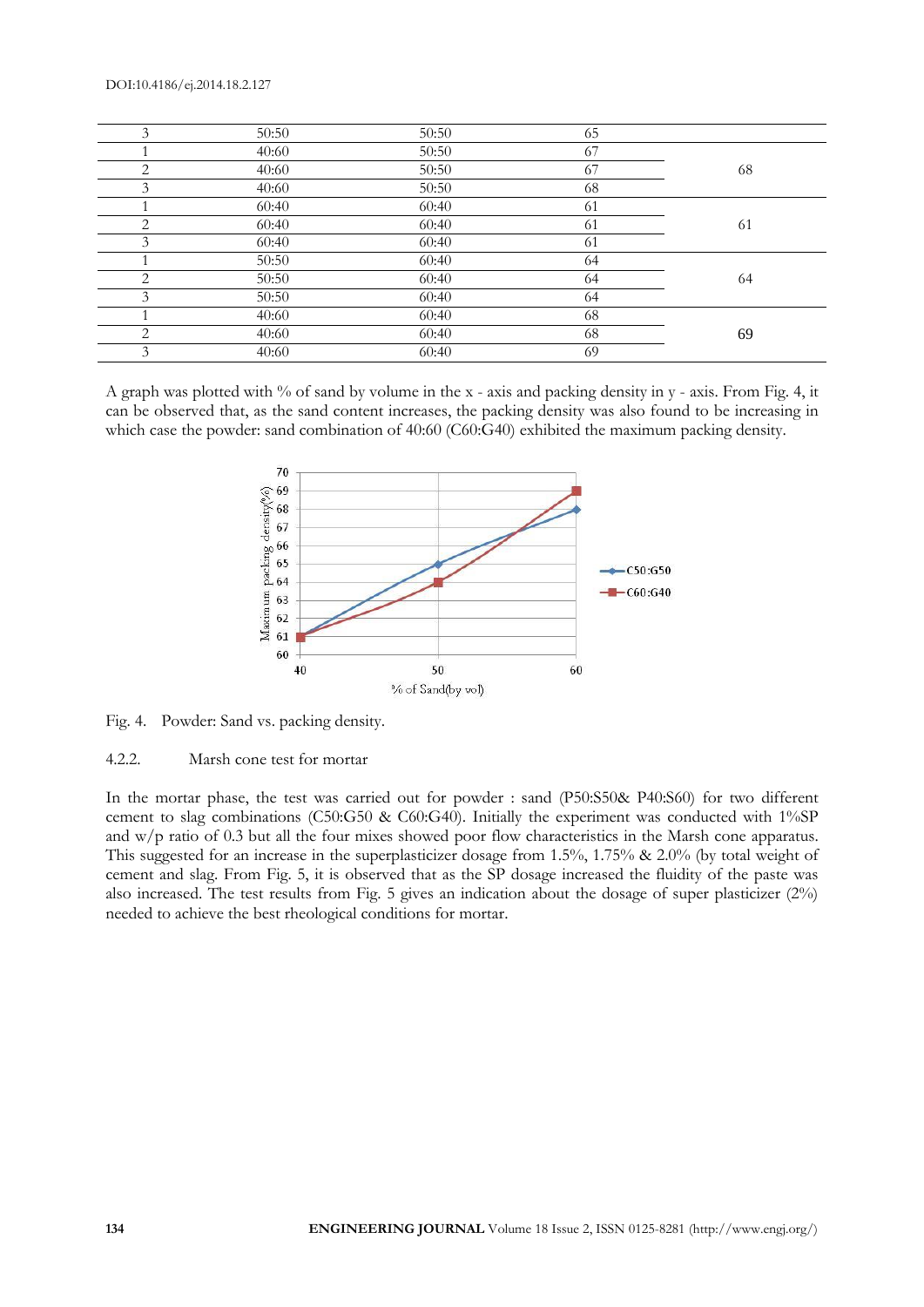

Fig. 5. SP dosage  $(\%)$  vs. time of flow.

#### 4.2.3. Flow studies

Mini slump test was conducted on 16 different mixes with 4 different powder to sand ratios, (P50:S50, P40:S60, P30:S70 and P20:S80). For each powder to sand ratio, the powder consisted of 4 different proportions of cement to GGBS (C50:G50, C60:G40, C70:G30, C80:G20). The mini slump test results are provided Table 4 and the actual snapshot of the spreading and bleeding properties for each mix are given in the last three columns of the Table 4, which indicates a clear picture of the behaviour of slump at different time intervals.

| Mix<br>ID      | Powder:<br>Sand | Cement:<br><b>GGBS</b> | Cement<br>(gms) | <b>GGBS</b><br>(gms) | Sand<br>(gms) | Spread<br>diameter<br>(mm) | Time<br>required<br>to start<br>bleeding<br>(s) | $1^{st}\min$ | 5 <sup>th</sup> min | 10 <sup>th</sup> min |
|----------------|-----------------|------------------------|-----------------|----------------------|---------------|----------------------------|-------------------------------------------------|--------------|---------------------|----------------------|
| M1             | 50:50           | 50:50                  | 140.60          | 128.20               | 247.63        | 200                        | $\rm No$<br>bleeding<br>till 900sec             |              |                     |                      |
| M <sub>2</sub> | 50:50           | 60:40                  | 168.75          | 102.60               | 247.63        | 210                        | 180                                             | MZ           | - 12                |                      |
| M3             | 50:50           | 70:30                  | 196.87          | 77.00                | 247.63        | 200                        | $\mathrm{No}$<br>bleeding<br>till 1200sec       |              |                     |                      |
| M <sub>4</sub> | 50:50           | 80:20                  | 225.00          | 51.30                | 247.63        | 210                        | 600                                             |              |                     |                      |
| $\rm M5$       | 40:60           | 50:50                  | 112.50          | 102.60               | 297.2         | 225                        | 570                                             |              |                     |                      |

Table 4. Spread diameter for mini slump and images of flow studies.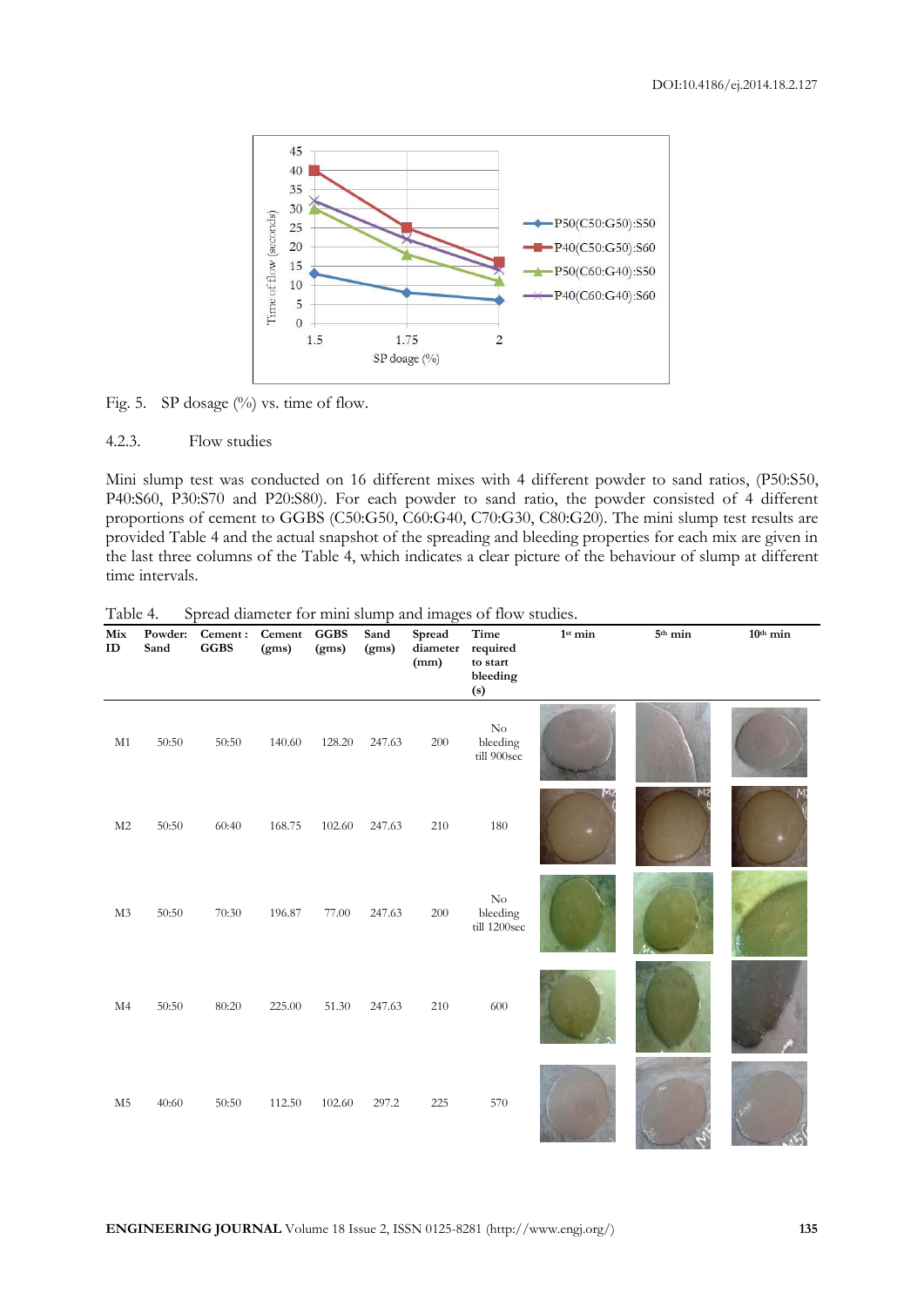# DOI:10.4186/ej.2014.18.2.127

| ${\rm M6}$    | 40:60     | 60:40          | 134.90    | 82.10     | 297.2  | 242              | 52      | MS(SM) |  |
|---------------|-----------|----------------|-----------|-----------|--------|------------------|---------|--------|--|
| $\rm M7$      | 40:60     | $70:30\,$      | 157.50    | 61.60     | 297.2  | $220\,$          | 600     |        |  |
| $\mathbf{M8}$ | 40:60     | 80:20          | 179.90    | 41.04     | 297.2  | $230\,$          | 180     |        |  |
| $\mathbf{M}9$ | 30:70     | 50:50          | 84.40     | $76.90\,$ | 346.70 | $230\,$          | $170\,$ |        |  |
| $\rm M10$     | 30:70     | 60:40          | 101.20    | 61.60     | 346.70 | $202\,$          | $210\,$ |        |  |
| M11           | 30:70     | 70:30          | 118.10    | 46.20     | 346.70 | 207              | 240     |        |  |
| $\rm M12$     | 30:70     | 80:20          | 134.90    | 30.80     | 346.70 | 170              | 540     |        |  |
| $\rm M13$     | $20:80\,$ | 50:50          | 56.20     | $51.30\,$ |        | 396.20 No spread | $10\,$  |        |  |
| M14           | 20:80     | 60:40          | 67.50     | 41.04     |        | 396.20 No spread | $10\,$  |        |  |
| $\rm M15$     | 20:80     | 70:30          | 78.70     | $30.80\,$ |        | 396.20 No spread | $10\,$  |        |  |
| $\rm M16$     | 20:80     | $80\text{:}20$ | $90.00\,$ | $20.50\,$ |        | 396.20 No spread | $10\,$  |        |  |

**136 ENGINEERING JOURNAL** Volume 18 Issue 2, ISSN 0125-8281 (http://www.engj.org/)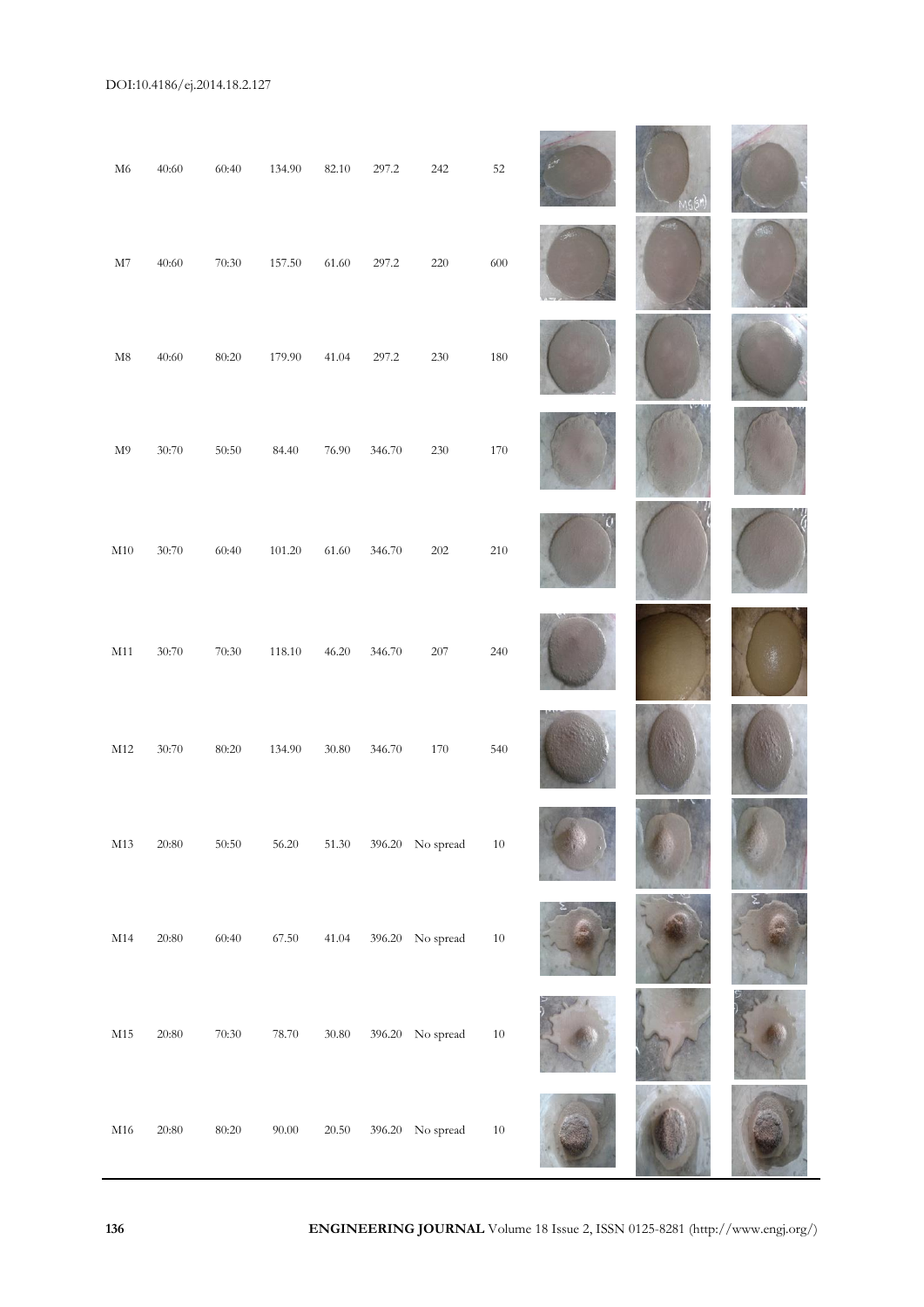The poor mix in terms of bleeding and spread was P20:S80 which can be seen in Fig. 6. Also, it is well drawn from Fig. 7 that, the initiation time of bleeding for 50% paste to sand combinations (P50:S50) resulted in longer time for the bleeding to start. For carrying out further studies, 6 mixes were selected based on longer retention, maximum spread and minimum bleeding. The selected mix was M1, M3, M4, M5, M6, and M7, M1 and M3 which had shown minimal bleeding, spread diameter of more than 200 mm and retention period of 1200sec. Fine bleeding was observed in M4, with a spread of 210mm and retention period of 600 seconds and the mix M7 showed a spread of 220mm with a retention period of 600 seconds. It was observed that for mix M7, there was a tendency for an increase in the rate of bleeding after 900sec. However, after a very close observation it was decided to consider the two mixes M5 and M6 for further investigations. Even though the retention period of M6 [P40 (C60:G40) : S60] was only 270 seconds, it showed the maximum spread diameter of 243 mm and the bleeding observed for the same was not appreciable. On the other hand M5 [P40 (C50:G50) : S60] showed a retention period of 900sec with a spread diameter of 225mm and a very slight bleeding was observed at 1200seconds.



Fig. 6. Cement GGBS vs Spread diameter.



Fig. 7. Cement GGBS vs. Initial bleeding.

4.2.4. Glass fibre optimization in mortar phase.

The study was also intended to analyse the flow characteristics of optimized self flowing mortar mixes with the inclusion of glass fibres. Hence, mini slump studies were also conducted for analyzing the flow behaviour of mortar with the inclusion of glass fibres to arrive at an optimum dosage of glass fibres. The best mixes consisting of powder to sand ratio of 40:60 with cement to GGBS of 60:40 were considered to study the effect of glass fibre inclusions at various volume fractions upto 0.4%. Table 5 gives the spread diameter and the corresponding images of slump flow at 0 minute (immediately after lifting the cone), 5 minutes and 10 minutes.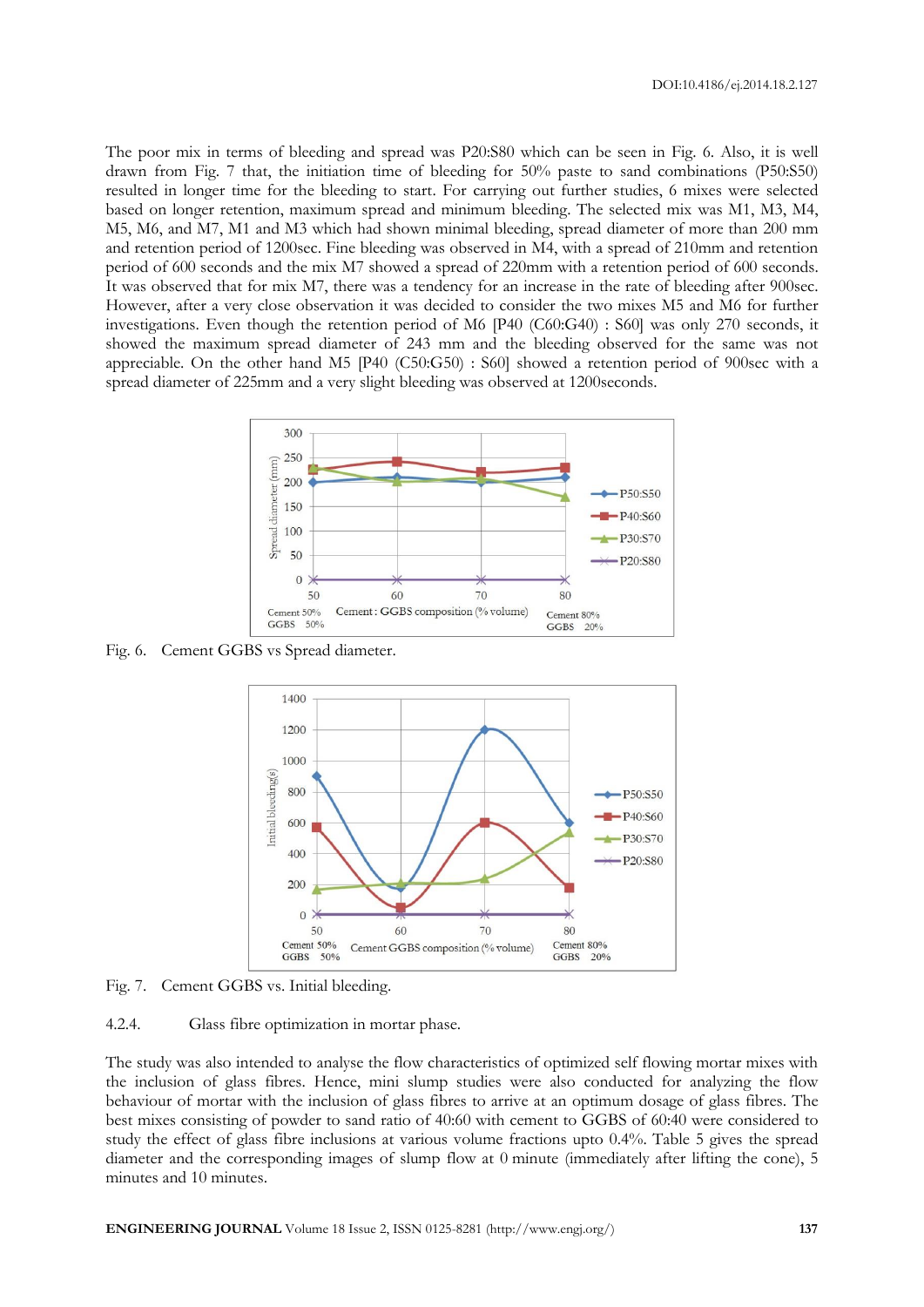|       |          | Mix ID $V_f$ (%) Diameter of Spread (mm) | $0^{\text{th}}$ min | 5 <sup>th</sup> min | 10 <sup>th</sup> min |
|-------|----------|------------------------------------------|---------------------|---------------------|----------------------|
| M2(a) | $\theta$ | 240                                      |                     |                     |                      |
| M2(b) | 0.1      | 210                                      | 100<br>Omin         |                     |                      |
| M2(c) | $0.2\,$  | 140                                      |                     |                     |                      |
| M2(d) | 0.3      | No spread                                |                     |                     |                      |
| M2(e) | 0.4      | No spread                                |                     |                     |                      |

Table 5. Spread diameter of various glass fibre substituted mortar mixes.

It can be noted from Fig. 8 that, the reduction in spread diameter occurs with the increase in glass fibre content. The bleeding and spread diameter of the mix was monitored continuously for 10minutes and the snapshot of it is given in the last three columns of Table 5. For M2 (b) & M2 (c) initial bleeding occurred within 3 minutes and thereafter a slight increase in bleeding was observed upto 7 minutes and after which there was no further bleeding. This observation clearly demonstrated that the optimum volume fraction of glass fibres is restricted to 0.1% and beyond further addidtion can definitely cause the negative effects on the flow properties of mortar.



Fig. 8. Volume fraction of glass fibre vs spread diameter.

#### **5. Conclusions**

Following conclusions are drawn within the limitations of the study conducted in a two phase cementitious system:

 The proposed mix design methodology was found to be simple and conservative to arrive at an optimal material resource. A methodical study was conducted for designing the individual paste and mortar phases to arrive the right combinations of constituent materials.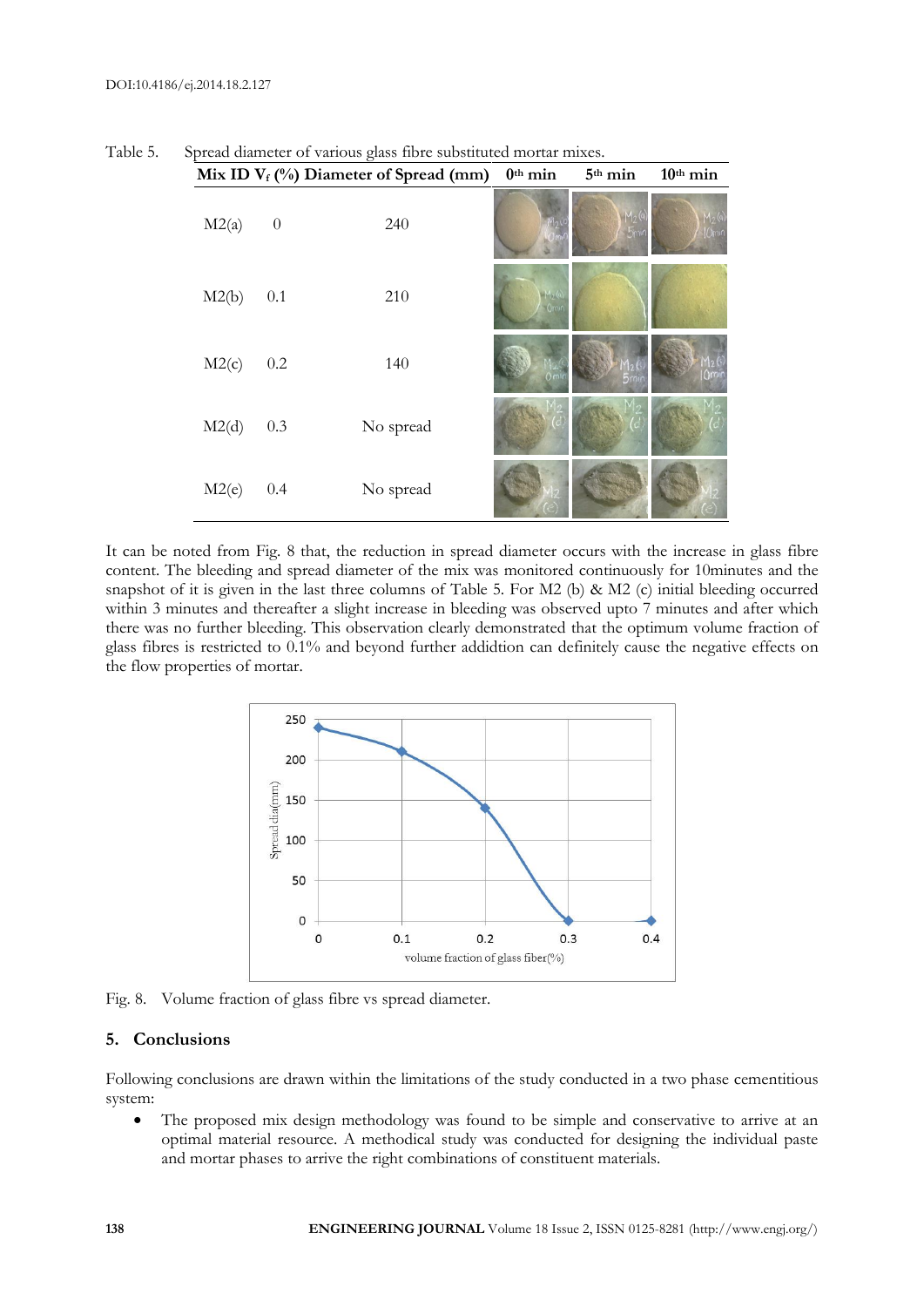- The concept of packing density using Puntke test (optimization of powder and sand), Marsh cone studies (Optimization of SP dosage), Mini Slump studies (Optimization of glass fibers) were primarily used for the present investigation.
- Punkte test was found to an ideal method for determining the exact proportions of paste and mortar phase for yielding maximum performance. Packing density was found to be dependent on the binary blends of GGBS and cement; however, the maximum GGBS has to be restricted based on the reactivity index which revealed that the ideal combination of cement to GGBS was 60:40
- The results from the Marsh cone studies indicated the optimized super plasticizer dosage in the paste phase as 1 % (combined weight of cement and GGBS).
- The paste composition greatly influences the spreading ability without segregation and bleeding, since the paste phase serves as suspension medium for aggregates.
- From the particle packing studies conducted on mortar, the ideal recipe of powder to sand ratio was found to be 40 : 60 and the super plasticizer dosage at 2% (by weight of cement and GGBS).
- The mini slump test results in mortar studies showed that the mix M5 [P40 (C50:G50) : S60] showed a highest retention period of 900sec with a spread diameter of 225mm and almost zero bleeding for longer duration.
- The inclusion of glass fibres decreased the spread; however the initial fibre wetting has compensated the mix water.
- Based on the studies conducted, addition of 0.1% volume fraction of glass fibres were found to be an optimal value for obtaining a self flowing mortar flow properties.
- Based on the present investigation, the ideal combination is P40 (C60:G40) : S60, 0.1% volume fraction of fibers and 2% Superplasticizer. In general, the arrived ideal combinations of two phase cementitious and mortar systems were found to exhibit all the required characteristics for the possible production of a self compacting concrete with glass fibers.

#### **References**

- [1] R. Ravindrarajah, D. Siladyi, and B. Adamopoulos, "Development of high strength self compacting concrete with reduced segregation potential," in *Proceedings of the 3rd International RILEM Symposium*, Reykjavik, Iceland, 2003.
- [2] B. Benabed, E. H. Kadri, L. Azzouz, and S. Kenai, "Properties of self-compacting mortar made with various types of sand," *Journal of Cement and Concrete Composites*, vol. 34, pp. 1167-1173, 2012.
- [3] P. Dinakar, K. P. Sethy, and U. C. Sahoo, "Design of self-compacting concrete with ground granulated blast furnace slag," *Journal of Materials and Design*, vol. 43, pp. 161-169, 2012.
- [4] A. Sivakumar, G. Elumalai, and V. Srinivasan, "A conceptual approach for the mixture proportioning technique for producing self compacting concrete," Journal of Civil Engineering and Construction Technology, vol. 2, 2011.
- [5] P. Nanthagopalan and M. Santhanam, "Experimental investigations on the influence of paste composition and content on the properties of self-compacting concrete*," Journal of Construction and Building Materials*, vol. 23, pp. 3443-3449, 2009.
- [6] EFNARC, *The European Guidelines for Self-Compacting Concrete Specification, Production and Use*. European Federation for Specialist Construction Chemicals and Concrete Systems, 2005
- [7] JSCE, *Recommendation for Construction of Self-Compacting Concrete*. University of Tokyo, Japan: Japanese Society of Civil Engineers, 1998.
- [8] G. Pons, M. Mouret, M. Alcantara, and J. L. Granju, "Mechanical behaviour of self-compacting concrete with hybrid fibre einforcement," *Journal of Materials and Structures*, vol. 40, pp. 201-210, 2007.
- [9] N. Roussel and R. Le Roy, "The Marsh cone: A test or a rheological apparatus," *Journal of Cement and Concrete Research*, vol. 35, pp. 823-830, 2005.
- [10] *Standard test method for flow of grout for preplace-aggregate concrete (Flow cone method)*, ASTM Standard Designation C939-10.
- [11] *Standard specification for ground granulated blast-furnace slag for use in concrete and mortars*, ASTMC Standard Designation 989-99.
- [12] *Standard Test Method for Compressive Strength of Hydraulic Cement Mortars*, ASTM Standard designation C109/C109M-02.